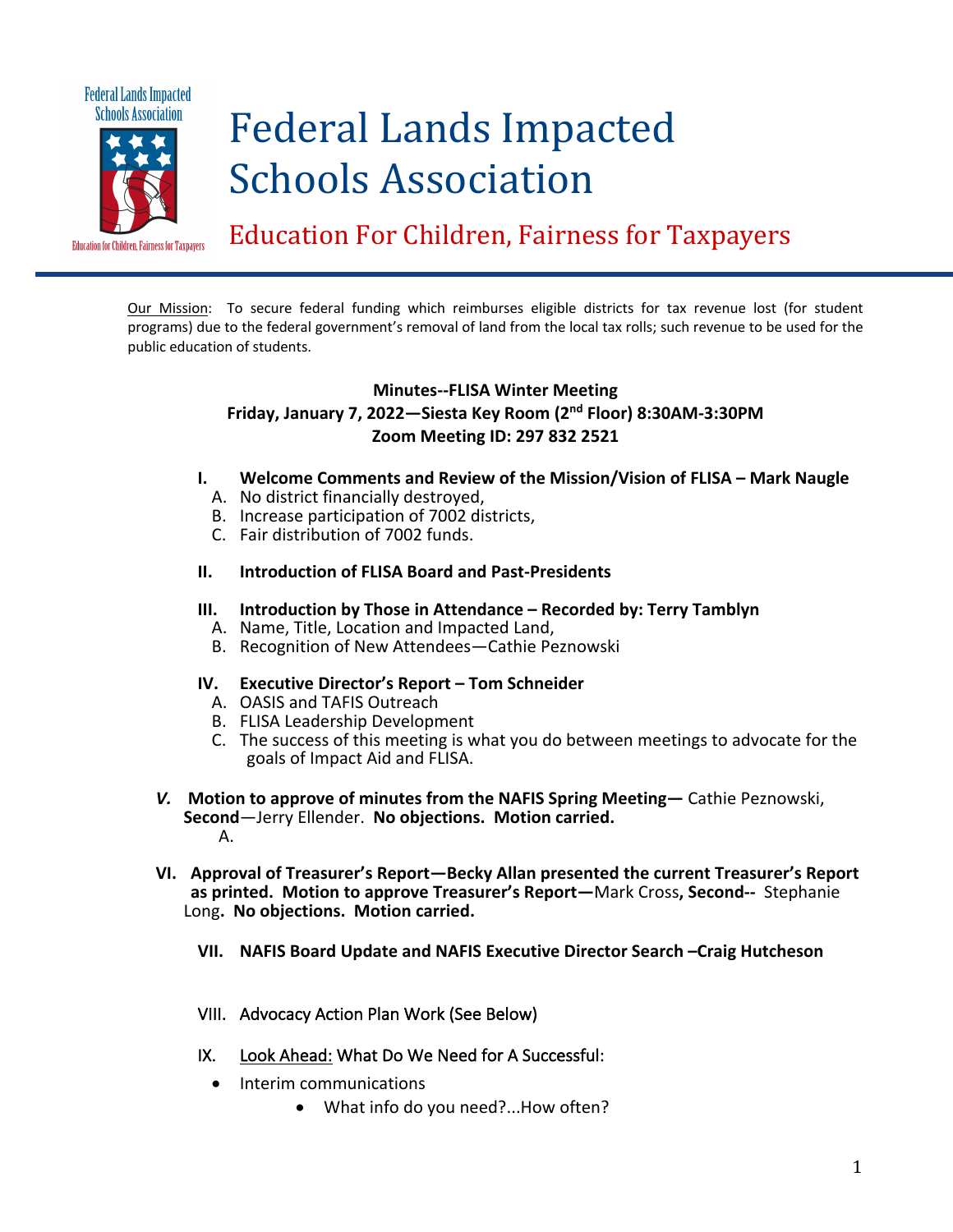• March, 2022 NAFIS Conference Information

## X. New Business

## XI. Items from Membership

## XII. Next Meeting Information

- *a. Spring NAFIS Conference, Washington DC, March 13-15, 2022*
- *b. Summer 2022 FLISA Meeting, Hotel Lucia, Portland, OR—June 23-25, 2022 (Friday Meeting Day)*

*1. Call for Presentations\**

- *c. Fall NAFIS Conference, Washington DC, September 18-20, 2022*
- *d. Winter 2023 FLISA Meeting, TBD, January 5-7 (Friday Meeting Day)*

## **XIII. Reception Information Reminder/Adjournment**

## **\*Call for Presentations—Summer FLISA Meeting**

Do you have important best practices to share with the educator community? Are you an expert on a cutting-edge issue in youth development or education? Can you captivate a crowd? Well, it's time to bring your ideas to a national audience – become a presenter at the FLISA Winter Conference.

This year we'll see you and your team in Portland, on June 24, 2022.

Our 2022 conference comes as educators are working to help students recover from pandemic-interrupted schooling and we would love to learn more about what you are doing to address this issue or any other issue you'd like to share.

Contact Tom Schneider to reserve your spot (schneiderthomasw@hotmail.com)

## **Advocacy Action Plan Work**

**1. Goal of Advocacy Action Planning for Today—Tom Schneider**

*A. A plan where everyone knows what the goal is for the year, and for next meeting along with what they need to do between meetings.* 

*B. And an organizational structure which provides opportunities and encourages participation.* 

## **2. An Examination of Current Statements of Belief —Mark Naugle**

Our Mission: To secure federal funding which reimburses eligible districts for tax revenue lost (for student programs) due to the federal government's removal of land from the local tax rolls; such revenue to be used for the public education of students.

Vision: Advancing toward **100%** funding for the 7002 program